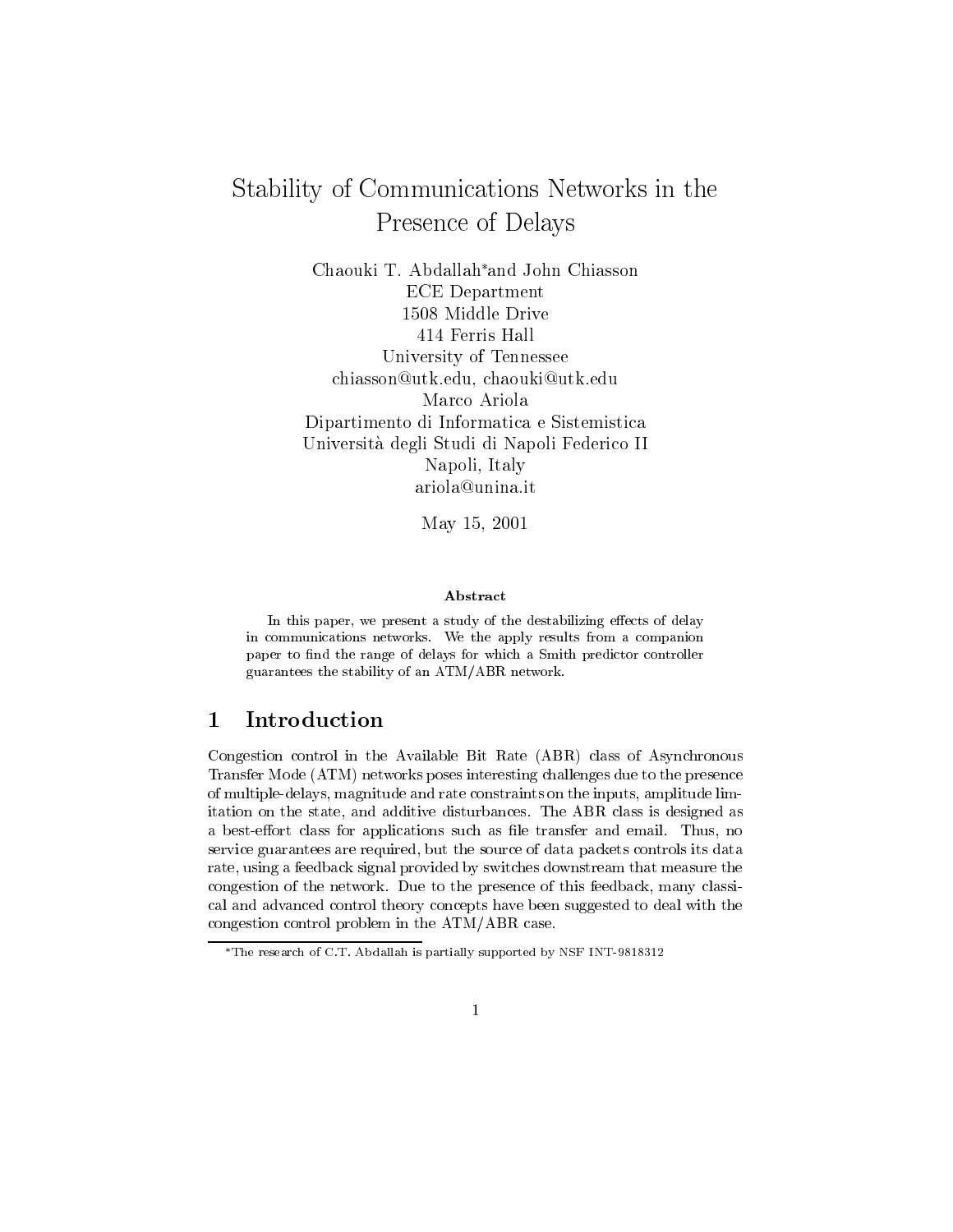We will focus our modeling on one particular queue in the network which is associated with a link shared by many virtual circuits [10]. A virtual circuit is established for any two stations wishing to communicate, by informing all switches between them of their requirements. Assuming that the flow of packets is conserved, the queue level model for each buffer in the ATM network (as proposed in [10]) is

$$
\dot{x}(t) = \sum_{i=1}^{n} u_i(t - T_i) - d(t) \tag{1}
$$

where

- $\bullet$   $x(t)$  is the queue level associated with the considered link;
- $\bullet$  n is the number of *virtual circuits* sharing the queue associated with the considered link;
- $\bullet$   $u_i(t)$  is the inflow cell rate caused by the ith virtual circuit;
- $\bullet$  1; is the propagation delay from the  $i$ th source to the queue, and is usually uncertain;
- $\bullet$  d(t) is the rate of packets leaving the queue.

More details on this model and its physical interpretation is available from  $[7]$ . Equation  $(1)$  appears to be linear since the saturation effect due to the limited buffer capacity has been neglected. Our control design however, must ensure that this condition is actually satisfied, so that the controller is not saturated. The author in [7] proposes the Smith predictor control scheme of Figure 1. The objectives of the control law proposed in [7] are to guarantee

 $\bullet$   $\Delta t$  as  $\int$   $\frac{1}{2}$   $\int$   $\frac{1}{2}$   $\int$   $\frac{1}{2}$   $\int$   $\frac{1}{2}$   $\int$   $\frac{1}{2}$   $\int$   $\frac{1}{2}$   $\int$   $\frac{1}{2}$   $\int$   $\frac{1}{2}$   $\int$   $\frac{1}{2}$   $\int$   $\frac{1}{2}$   $\int$   $\frac{1}{2}$   $\int$   $\frac{1}{2}$   $\int$   $\frac{1}{2}$   $\int$   $\frac{1}{2$ 

$$
x(t) \le r^0 \quad t \ge 0
$$

where  $r^{\perp}$  is the queue capacity. This condition guarantees no cell loss and is not the usual stability requirement;

 $\bullet$  Full Link Utilization:

$$
x(t) > 0 \qquad t > T_{tr} \tag{2}
$$

The time  $T_{tr}$  in (2) mainly accounts for the transient time of the dynamics. Let  $T_i$  denote the estimated values of the delays  $T_i$ . Assuming that  $T_i = T_i$ and disregarding for the moment the presence of disturbance  $d(t)$ , the scheme in Figure 1 can be shown to be equivalent to the one in Figure 2[7]. In this case, the designer knows exactly the value of all delays  $T_i$ ;  $i = 1, \dots, n$ , and the closed-loop system exhibits the following nice properties.

<sup>&</sup>lt;sup>1</sup>The network community refers to this as a "stability" condition. Stability in the dynamic systems sense will guarantee BIBO stability and then care must be taken to ensure the bound  $r$  is not violated.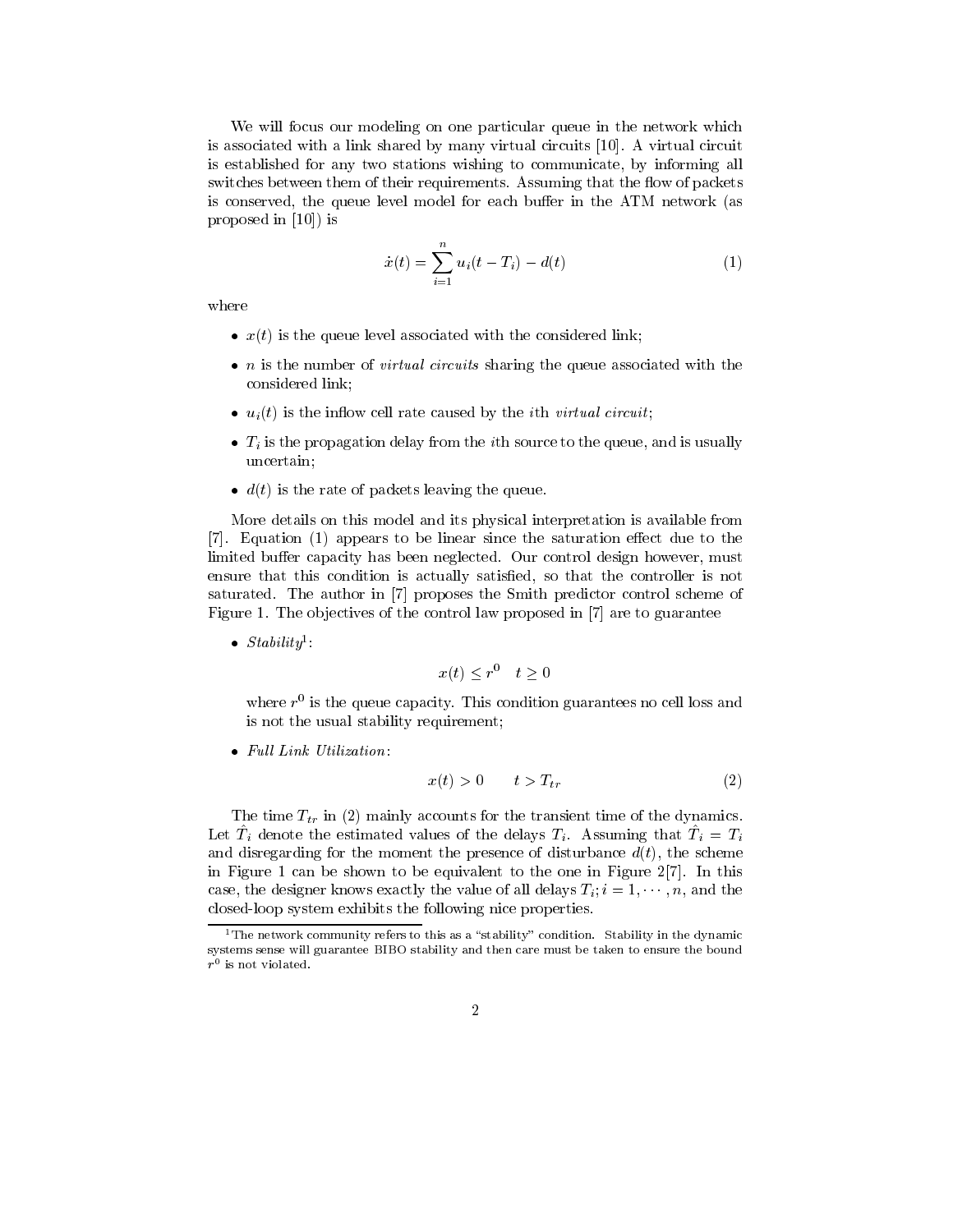

Figure 1: The controlled system.



Figure 2: The desired closed-loop system.

- $\bullet$  with  $r(t) = r^{\circ} \cdot 1(t)$  (1(t) is the unit step) denoting the desired reference level of the queue, and  $d(t) = a \cdot 1(t)$ , with  $0 \le a \le 1$  the *stability property* (boundedness) is satisfied.
- Further, with  $d(t) = a \cdot 1(t)$ , with  $0 \le a \le 1$  the full utilization property is satisfied, provided that [7]

$$
r^0 > a\left(\frac{1}{k} + \frac{1}{n}\sum_{i=1}^n T_i\right).
$$

The technique which is used in order to obtain the desired closed-loop system is the well-known Smith's principle [15][16].

The main drawback of the approach of [7] is that it assumes that the propagation delays  $T_i$  are exactly known. When this is not the case, even stability, in the sense dened above2 , can be lost. In order to illustrate this limitation

 $\tau$  inatis,  $x(t) \searrow r\tau$  is violated.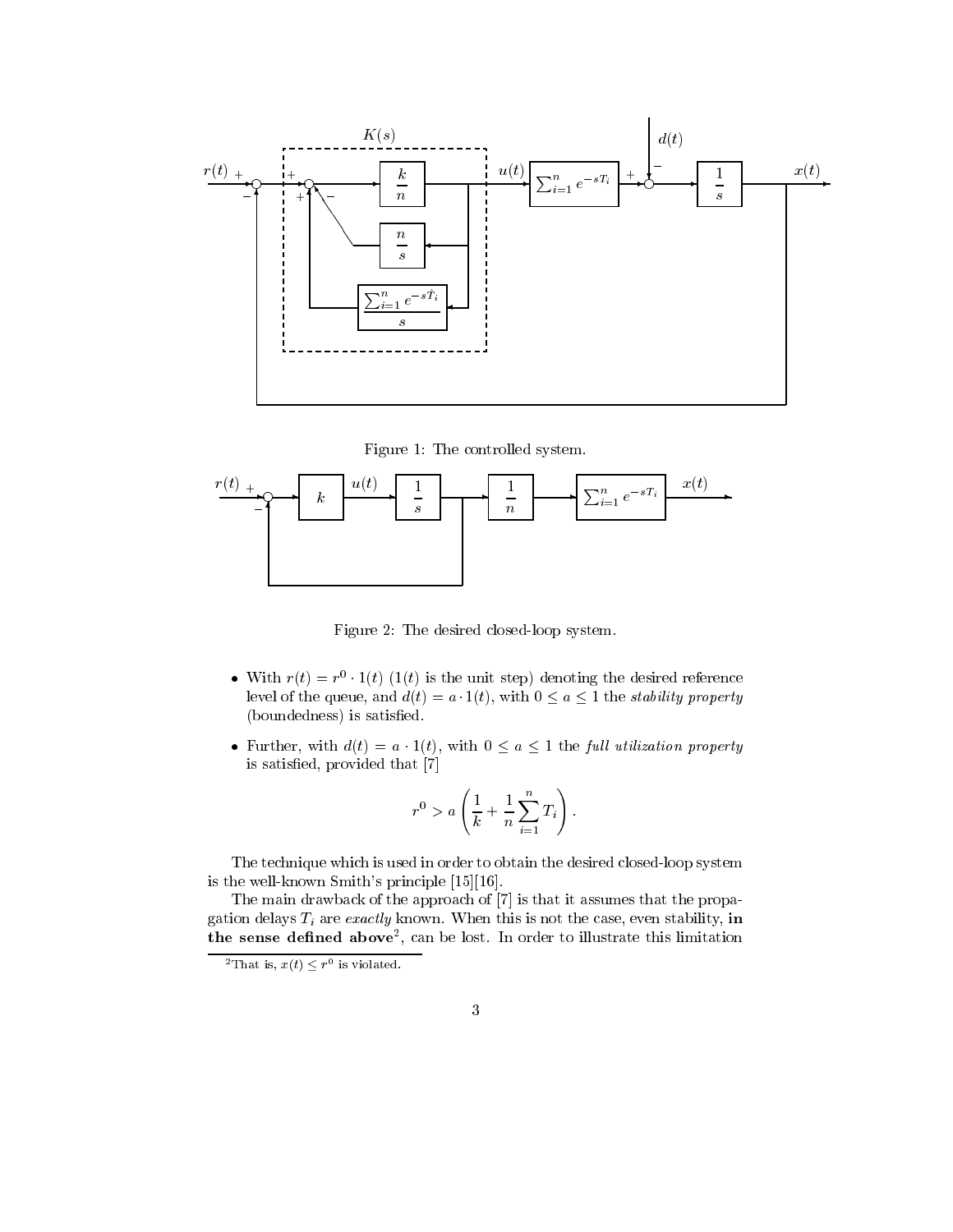and the potential of losing stability (boundedness), a simulation was performed. Assuming that no  $A$  is a second to  $A$  second that  $A$ sec,  $\kappa = 0.1$ , and  $r_{\parallel} = 40$ , the stability condition is satisfied (see Figure 3) if  $\mathbf{I}_i = \mathbf{I}_i$ ,  $\mathbf{I}_i = \mathbf{I}_i$ ,  $\mathbf{I}_i$ .



Figure 3: Queue level when the propagation delays are assumed to be known.

Nest, the actual delays  $T_i$ ;  $i = 1, \dots, n$  are perturbed by 5%, without modifying their assumed values  $T_i$ ;  $i = 1, \cdots, n$ . As shown in Figure 4, stability is fost since  $x(t)$  is greater than  $r^{\perp}$  during some time intervals. Stability is regained however if the controller gain k is changed to  $k = 0.01$  (see Figure 5) at the expense of a slower response. When the  $T_i$ s however are not known, the designer cannot a priori design a Smith-predictor-type controller in order to guarantee the desired degree of stability and performance. Moreover, even BIBO stability may be lost if one does not take the effects of the uncertainty in the delays.

In the following, we use our results from the companion paper [3] to study the stability of the ATM/ABR system when the delays are uncertain.

## 2 Robust Stability for the ATM model

The transfer function of the ATM system is

$$
X(s) = \frac{\frac{k}{n} \sum_{i=1}^{n} e^{-sT_i}}{s + k - \frac{k}{n} \left( \sum_{i=1}^{n} e^{-sT_i} - e^{-sT_i} \right)} R(s) - \frac{s + \frac{k}{n} (n - \sum_{i=1}^{n} e^{-sT_i})}{s \left( s + k - \frac{k}{n} \left( \sum_{i=1}^{n} e^{-sT_i} - e^{-sT_i} \right) \right)} D(s)
$$

First note that the transfer function

$$
\frac{s+\frac{k}{n}(n-\sum_{i=1}^n e^{-s\hat{T}_i})}{s}
$$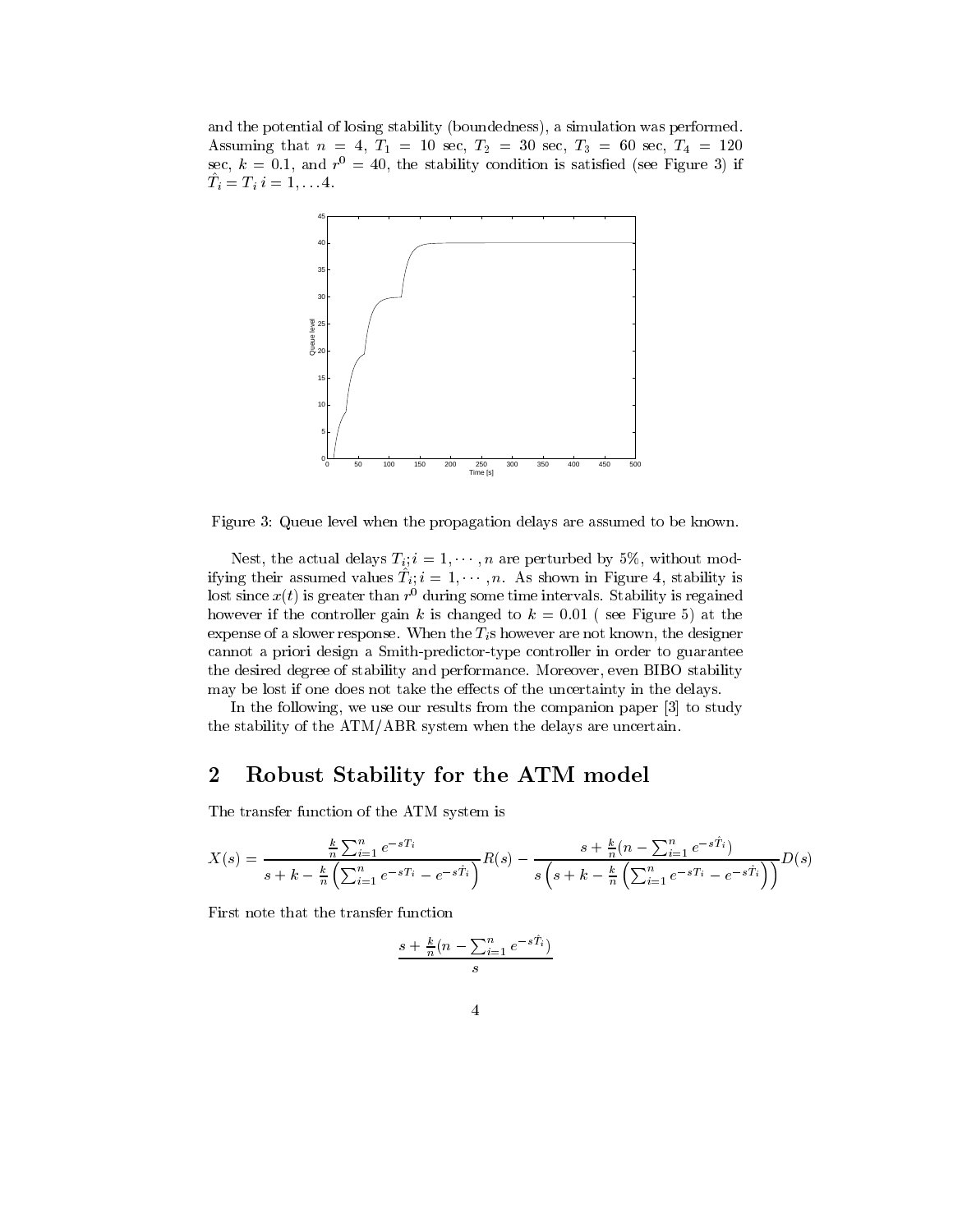

Figure 4: Queue level when the propagation delays are perturbed by 5%.

is stable since the only possible pole location is  $s = 0$  and there it follows that

$$
\frac{s + \frac{k}{n}(n - \sum_{i=1}^{n} e^{-s\hat{T}_i})}{s} \Big|_{s=0} = \lim_{s \to 0} \frac{s + \frac{k}{n}(n - \sum_{i=1}^{n} e^{-s\hat{T}_i})}{s}
$$

$$
= \lim_{s \to 0} \frac{s + \frac{k}{n}(n \sum_{i=1}^{n} \hat{T}_i)s}{s}
$$

$$
= 1 + k \sum_{i=1}^{n} \hat{T}_i \neq \infty.
$$

Consequently, the stability of the ATM system is reduced to studying the stability of  $s + k - \frac{k}{n} \left( \sum_{i=1}^n e^{-sT_i} - e^{-s\hat{T}_i} \right)$ . In this section, being stable means

$$
s + k - \frac{k}{n} \left( \sum_{i=1}^{n} e^{-sT_i} - e^{-s\hat{T}_i} \right) \neq 0 \text{ for } \text{Re}(s) \ge 0 \tag{3}
$$

In order to analyze the stability of this system, some further renements in the model are now made. Let  $T_i = m_i m_0, T_i = m_i n$  for  $i = 1, ..., n$  where the  $m_i$  are positive integers<sup>3</sup>. Define  $c(z) \triangleq \sum_{i=1}^n z^{m_i}$  so that  $c(e^{-sh_0}) = \sum_{i=1}^n e^{-sT_i}$ ,  $c(e^{-sh}) = \sum_{i=1}^n e^{-sT_i}$ . The characteristic equation of the ATM system (3) may be rewritten as

$$
a(s, e^{-h_0 s}, e^{-h s}) \triangleq a_0(s) + a_1(s) \left[ c(e^{-sh_0}) - c(e^{-sh}) \right]
$$
 (4)

where  $a_0(s) = s+k$ ,  $a_1(s) = -k/n$ . Here the delays  $h_0$ , h are non-commensurate in general. By design, the compensator  $G_c(s) = k$  is chosen so that (4) is stable

<sup>&</sup>lt;sup>3</sup>For all practical purposes, there will always be  $h_0$ , h such that the delays can be written as integer multiples of these values.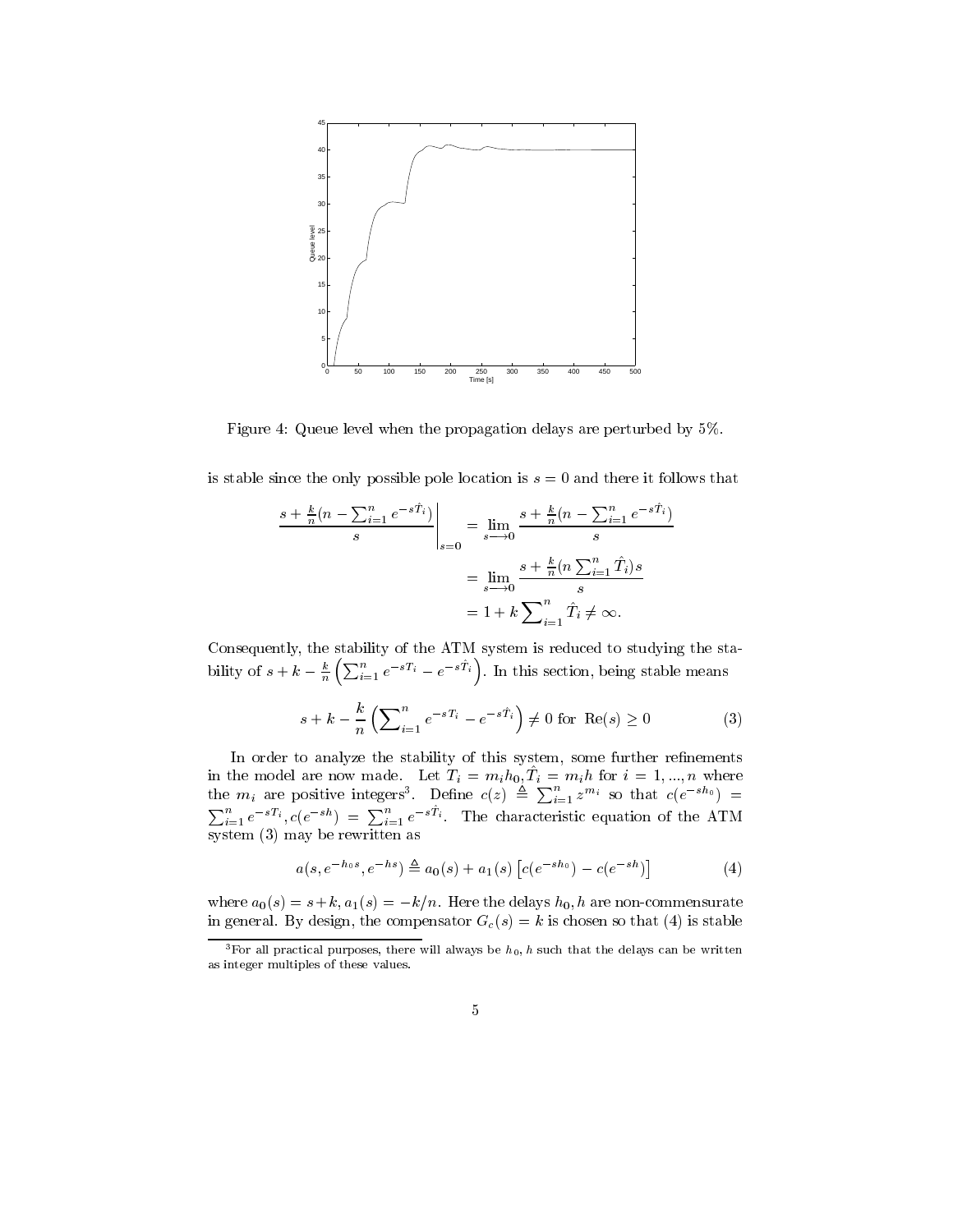

Figure 5: Queue level when the propagation delays are perturbed by 5% and  $k = 0.01$ .

for  $h = h_0$ , that is,  $a_0(s)$  is stable. The interest here is to determine the range of values of h about  $h_0$  for which (4) remains stable. As h is decreased (or decreased) in value from  $n_0$ , there is a first value  $n$  flor which the roots of (4) are on the  $j\omega$  axis, that is,

$$
a(s, e^{-h_0 s}, e^{-h^* s}) \triangleq a_0(s) + a_1(s) \left( c(e^{-sh_0}) - c(e^{-sh^*}) \right) = 0 \tag{5}
$$

for some  $s = \jmath \omega$ .

To exploit this idea  $(z_0 = e^{-sh_0}, z = e^{-sh}),$  define  $(m = \max_i \{m_i\})$ 

$$
a(s, z_0, z) = a_0(s) + a_1(s) (c(z_0) - c(z)), c(z) = \sum_{i=1}^n z^{m_i}
$$
  
\n
$$
\tilde{a}(s, z_0, z) \triangleq z_0^m z^m a(-s, 1/z_0, 1/z) = z_0^m z^m [a_0(-s) + a_1(-s) (c(1/z_0) - c(1/z))]
$$
  
\n
$$
= z_0^m z^m a_0(-s) + a_1(-s) (z^m c(z_0) - z_0^m c(z))
$$

Solving  $a(s, z_0, z) = 0$  to get  $c(z) = (a_0(s) + a_1(s)c(z_0)) / a_1(s)$  and substituting this into  $\tilde{a}(s, z_0, z) = 0$  gives

$$
0 = z_0^m z^m a_0(-s) + a_1(-s) \left( z^m c(z_0) - z_0^m \frac{a_0(s) + a_1(s)c(z_0)}{a_1(s)} \right)
$$
  
\n
$$
z^m = \frac{z_0^m (a_1(-s)a_0(s) + a_1(s)a_1(-s)c(z_0))}{(z_0^m a_1(s)a_0(-s) + a_1(-s)a_1(s)c(z_0))}
$$
  
\n
$$
= \frac{a_1(-s)a_0(s) + a_1(s)a_1(-s)c(z_0)}{a_1(s)a_0(-s) + a_1(-s)a_1(s)c(1/z_0)}, \qquad z_0^{-m} c(z_0) \equiv c(1/z_0)
$$

With  $s = j\omega, z = e^{j\omega}$ ,  $z_0 = e^{j\omega}$  this becomes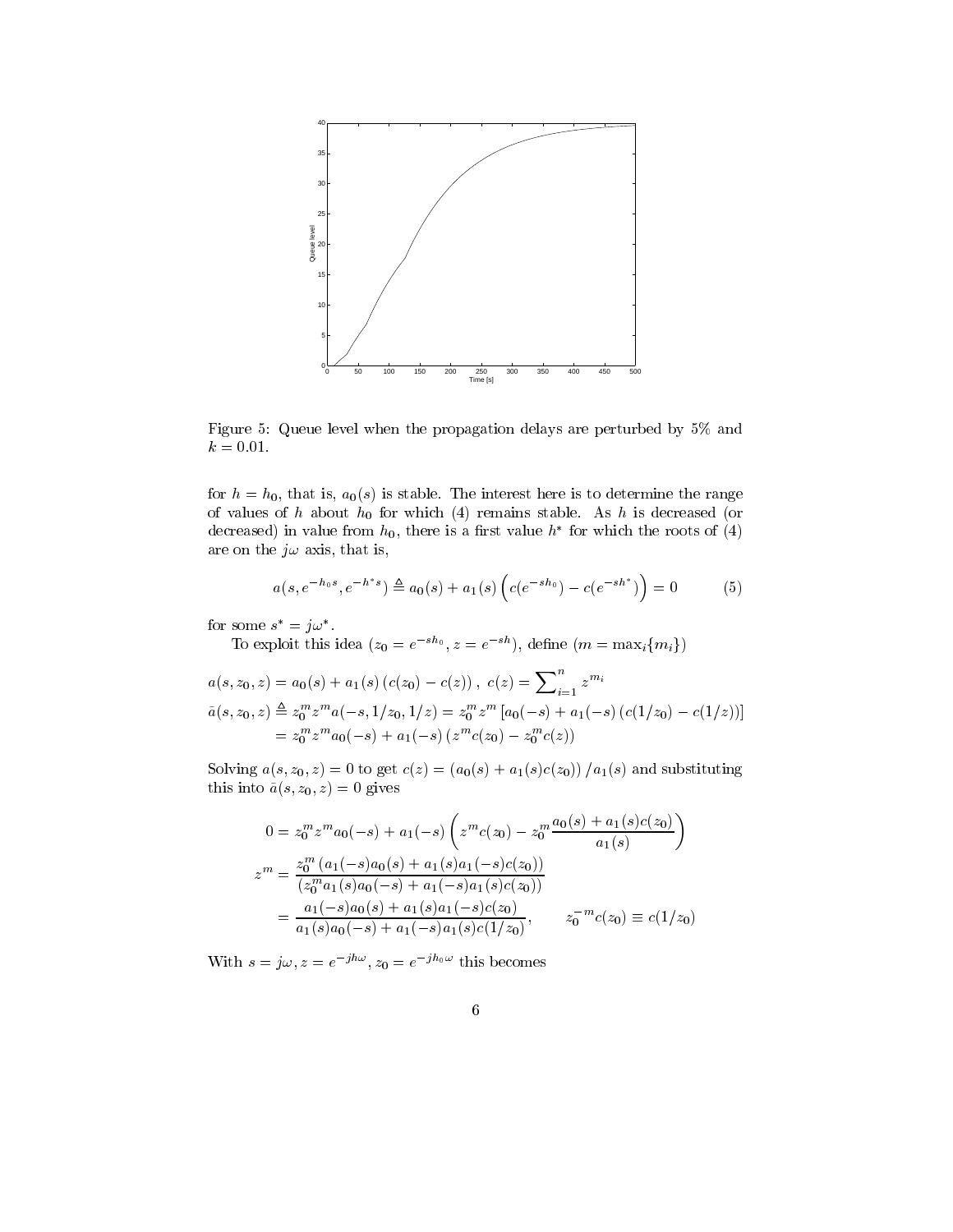$$
z^{m} = e^{-jm h\omega} = \frac{a_{1}(-j\omega)a_{0}(j\omega) + a_{1}(j\omega)a_{1}(-j\omega)c(e^{-jh_{0}\omega})}{a_{1}(j\omega)a_{0}(-j\omega) + a_{1}(-j\omega)a_{1}(j\omega)c(e^{jh_{0}\omega})}
$$
  
= 
$$
\left| \frac{a_{1}(-j\omega)a_{0}(j\omega) + a_{1}(j\omega)a_{1}(-j\omega)c(e^{-jh_{0}\omega})}{a_{1}(j\omega)a_{0}(-j\omega) + a_{1}(-j\omega)a_{1}(j\omega)c(1/e^{-jh_{0}\omega})} \right| e^{j\angle \frac{a_{1}(-j\omega)a_{0}(j\omega) + a_{1}(j\omega)a_{1}(-j\omega)c(e^{-jh_{0}\omega})}{a_{1}(j\omega)a_{0}(-j\omega) + a_{1}(-j\omega)a_{1}(j\omega)c(1/e^{-jh_{0}\omega})}} \right| e^{j\angle \frac{a_{1}(-j\omega)a_{0}(j\omega) + a_{1}(j\omega)a_{1}(j\omega)c(e^{jh_{0}\omega})}{a_{1}(j\omega)a_{0}(-j\omega) + a_{1}(j\omega)a_{1}(j\omega)c(e^{-jh_{0}\omega})}}
$$

and solving for <sup>z</sup>

$$
z = e^{-jh\omega} = e^{j\frac{2\angle(a_1(-j\omega)a_0(j\omega) + a_1(j\omega)a_1(-j\omega)c(e^{-jh_0\omega})) + 2\pi k}{m}}, \ k = 0, 1, ..., m - 1 \tag{6}
$$

By definition, for  $h = h^*$  corresponds to  $a(s, e^{-h\theta} \mathcal{I}^{\omega}, e^{-h\theta} \mathcal{I}^{\omega}) = 0$  for some  $s^* = j\omega^*$  where  $e^{-h^*j\omega}$  is given by the right-hand side of (6) for  $k = 0, 1, ..., m-1$ . Thus, the right-hand side of (6) is substituted into (5) to get

$$
0 = a_0(j\omega) + a_1(j\omega) \left[ c(e^{-jh_0\omega}) - c(e^{-jh^*\omega}) \right] \Big|_{e^{-jh^*\omega} = \text{rhs of (6)}}
$$

For each  $k = 0, 1, ..., m - 1$  this equation is solved for the corresponding  $\omega_{ki}$ ,  $i = 1, 2, \dots$  which are then substituted back into (6) to get

$$
e^{-jh^* \omega_{ki}} = e^{j\left(2 \angle (a_1(-j\omega_{ki})a_0(j\omega_{ki}) + a_1(j\omega_{ki})a_1(-j\omega_{ki})c(e^{-jh_0\omega_{ki}})\right) + 2\pi k)/n}, \ k = 0, 1, ..., m-1
$$

Finally, for each  $\omega_{ki}$  this is solved  $h_{ki}^*$ . Then

$$
h_1^* = \max_{k,i} \{ h_{ki}^* : h_{ki}^* < h_0 \}
$$
\n
$$
h_2^* = \min_{k,i} \{ h_{ki}^* : h_{ki}^* > h_0 \} \, .
$$

Finally, for  $n_1 < n < n_2$ 

$$
a(s, e^{-h_0 s}, e^{-h s}) \triangleq a_0(s) + a_1(s) [c(e^{-sh_0}) - c(e^{-sh})] \neq 0 \text{ for } \text{Re}\{s\} \geq 0
$$

and

$$
a(s, e^{-h_0 s}, e^{-h_1^* s}) = 0
$$
 for some  $s = j\omega$   

$$
a(s, e^{-h_0 s}, e^{-h_2^* s}) = 0
$$
 for some  $s = j\omega$ 

Therefore, our approach provides us with a range for the delay within which stability of the closed-loop  $ATM/ABR$  system is guaranteed. In the final version of the paper, we will provide numerical example and simulations to illustrate our results.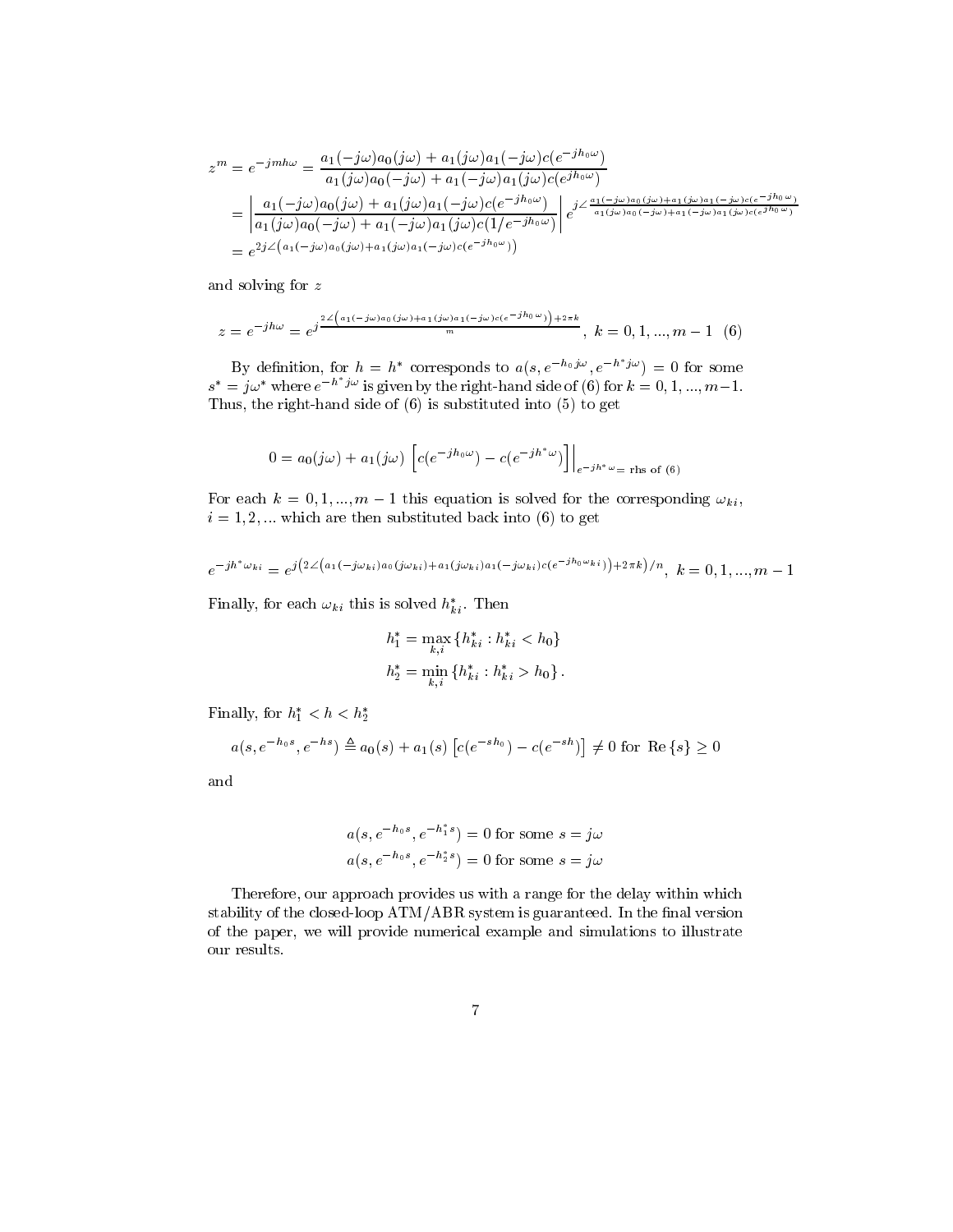#### **Conclusions** 3

In this paper, we have applied results form our companion paper [3] in order to exactly determine the range of delays for which Smith predictor controllers remain stabilizing. The results are specialized to ATM/ABR networks but can also be applied in many areas of queuing theory and communications.

### References

- [1] R. Bellman and K.L. Cooke, *Differential-Difference Equations*, New York: Academic, 1963.
- [2] J.N. Chiasson, S.D.Brierley, and E.B. Lee, "A simplified derivation of the Zeheb-Walach 2-D stability test with applications to time-delay systems," IEEE Transactions on Automatic Control, April 1985.
- [3] J.N. Chiasson, and C.T. Abdallah, "Robust Stability of Time Delay Systems: Theory", Submitted to 3rd IFAC Workshop on Time Delay Systems, Santa Fe, NM, December 8-10, 2001.
- [4] D. Hertz, E.I. Jury, and E. Zeheb, "Simplified analytic stability test for systems with commensurate time delays," IEE Proceedings, vol. 131, part D, January 1984.
- [5] E.W. Kamen, "Linear systems with commensurate time delays: Stability and stabilization independent of delay," IEEE Transactions on Automatic Control, volume AC-27, pp. 367-375, April 1982.
- $[6]$  R. Datko, "A procedure for determination of the exponential stability of certain differential-difference equations," Quarterly Applied Mathematics, October 1978.
- [7] S. Mascolo, "Smith's Principle for Congestion Control in High-Speed Data Network", IEEE Trans. Automatic Control, Vol. 45, N0.2, pp. 358-364, 2000.
- [8] K.L. Cooke and J.M. Ferreira, "Stability conditions for linear retarded functional differential equations," Journal of Mathematical Analysis and Applications, Volume 96, Number 2, October 1983.
- [9] B.J. Petterson, R.D. Robinett, J.C. Werner, "Lag-stabilized force feedback damping," Sandia National Laboratories, SAMD91-0194, UC-406 Albuquerque, NM 1991.
- [10] D. Cavendish, S. Mascolo, M. Gerla, "SP-EPRCA: an ATM rate based congestion control scheme based on a Smith predictor", preprint.
- $[11]$  J.N. Chiasson, "A method for computing the interval of delay values for which a differential-delay system is stable," IEEE Transactions on Automatic Control, Volume 33, Number 12, December 1988.